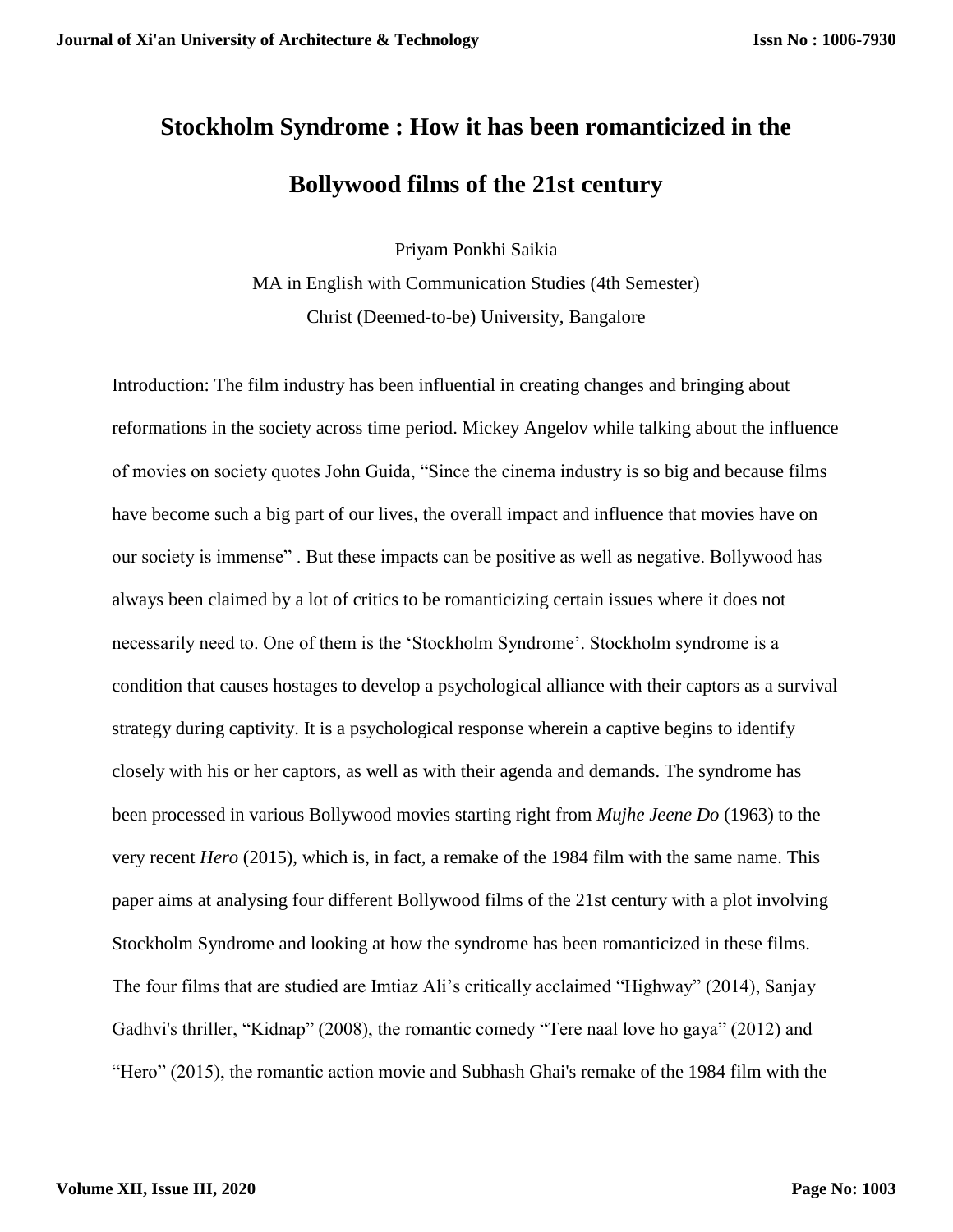same name. The study looks into various features, situations and instances that these films offer to depict a romantic bond between the captor and the hostage that develops as the story moves further.

The kind hearted man behind a harsh crude abductor: The abductors in all these films are depicted as the male counterparts of the hostages. Stockholm Syndrome is one of the many ways cultivated by the filmmakers to justify often controversial choices made by certain characters and to bring the possibility of different kinds of relationships to the audience. And for this, the filmmakers always have a tendency to preserve a slot in their plot where perhaps a harsh childhood story of the abductor would be narrated during the intimate time spent with the hostage. Mahabir Bhati (played by Randeep Hooda) was from a poor rural family whose mother was used as a sex slave by the landlords. His father abused him until a point when Mahabir decided to run away and ended up becoming a criminal. Mahabir lets his guards down and starts caring for his hostage Veera (played by Alia Bhatt) when he becomes emotional seeing the way Veera cares for him, reminding him of his mother. During these moments he narrates some of his childhood anecdotes and Veera unravels the tragic life story of her rough Gujjar abductor in bits and pieces for the audience that convinces that Mahabir is actually a good man.

Similarly, in the film Kidnap, Kabir (played by Imran Khan), the abductor reveals that several years earlier Vikrant Raina (played by Sanjay Dutt), the father of the hostage Sonia (played by Minissha Lamba) had falsely accused Kabir of kidnapping Sonia when he tried to take Raina's car to take his friend to the hospital. Consequently, Kabir, who was a orphan, spent his formative years in jail where he had to undergo undue mental and physical torture. And now he was simply out to get even with Sonia's father by kidnapping her for real. The film uses the flashback technique to show Kabir's childhood in the orphanage and how Vikrant Raina used his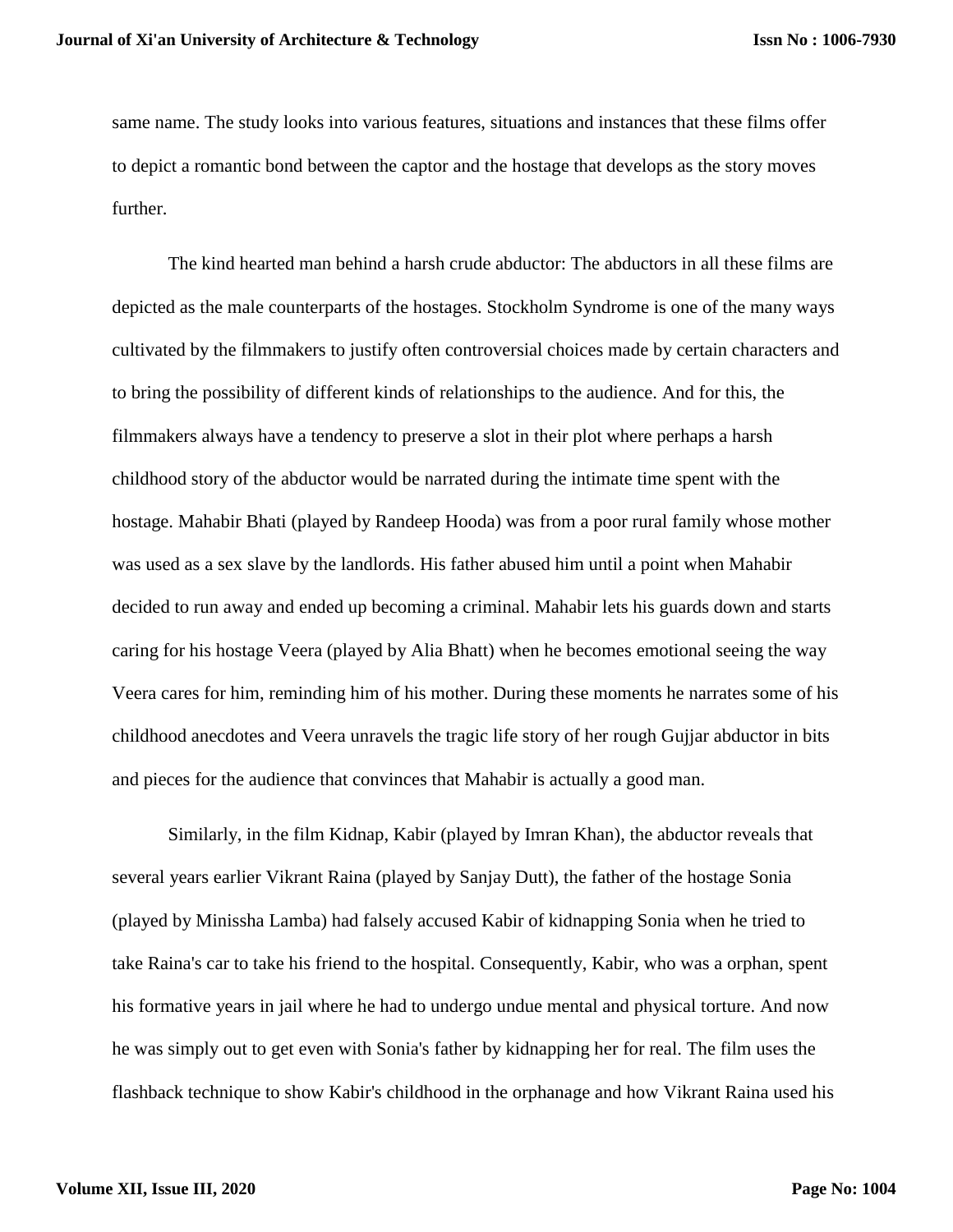power to destroy the life of an innocent child who was only trying to help his friend. Initially Kabir is good with her but when she tries to stab him by pretending to flirt with him and stabs his leg he becomes furious and is almost about to molest her but controls himself and ties her up instead. He also does not demand a single penny for himself and donates all the money that he gets in his orphanage. Through these scenes the filmmaker tries to give the viewers a chance to sympathize with the abductor who has a morally strong character but ended up being a criminal only because life threw him into the gutter of misery.

On the other hand, in the remaining two films *Tere Naal Love Ho Gaya* and *Hero*, the protagonists are born and brought up in the families of criminals but are morally strong characters. While the abductor Sooraj (played by Sooraj Pancholi) in *Hero* is shown to be the Robin Hood who robs the rich men with black money and distributes it among the poor, Viren (played by Riteish Deshmukh) in *Tere Naal Love Ho Gaya* leaves behind his family and father's business of kidnapping people to earn money, and becomes a hardworking rickshaw driver in the city instead. But in real life, abductors are hardly like these characters who do not kidnap for money. "Sending girls the message that an abusive situation can turn into a love story if they just stick it out and show compassion is a dangerous game" (Harveston).

Freedom, self-discovery and wholeness amidst breathtaking sceneries: Oxford dictionary defines the word romanticize as, "deal with or describe in an idealized or unrealistic fashion; make (something) seem better or more appealing than it really is". The films try to posit kidnapping as a therapy. Mahabir continuously moves Veera through different cities and hill stations of North India, to avoid being tracked by police. As the days go by, Veera finds peace and a new-found freedom, and becomes comfortable with her captor, to the point that she confides in Mahabir the horrors of her childhood, when she was sexually abused by her own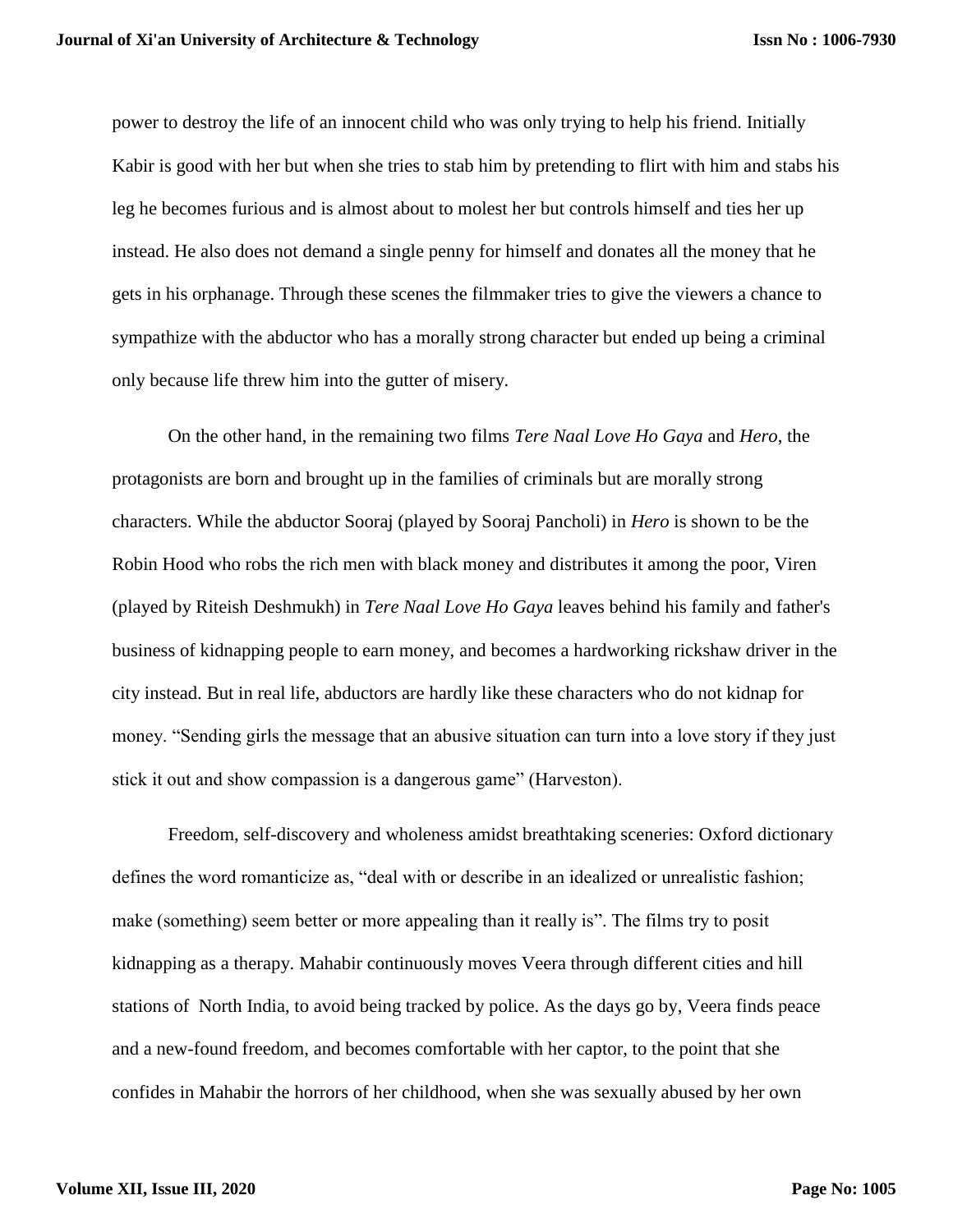uncle as a nine-year-old. She views the abduction as a blessing in disguise, since she finally has the chance to experience life and find herself. She says, ""Jahan se tum mujhe laye ho, main wahan wapis nahi jana chahti. Jahaan bhi le ja rahe ho wahaan pohochna nahi chahti. Par yeh raasta, yeh bahut achha hai, main chahti hoon ki ye raasta kabhi khatam na ho" ( The place you brought me from I don't want to go back. The place you are taking me to, I want to go there neither. But this road, this road is beautiful. I wish this road never ends.) (*Highway*).

Likewise, in Tere Naal Love Ho Gaya, Mini finds freedom and security with an unknown man. The security and safety that she couldn't get inside her father's huge bungalow with numerous security guards, she found it in an unknown place with her abductor. Mini was forced to marry the son of a rich businessman by her father and was always treated as an object for sale. She found her true love in Viren and a loving family in Viren's parents. She was not ready to leave the place when her father came to take her back.

It is strange how in all the three films except Tere Naal Love Ho Gaya, the hostages didn't escape even when they got a chance to. Veera, even to her own surprise, hides herself when the police check their truck. Radha (played by Athiya Shetty), the hostage in Hero jumps into the river with her abductor when her brother comes to rescue her. Similarly, Soniya in Kidnap tries to elope but stays back to heal her abductor who was shot. Mini, in order to escape the forced marriage, kidnaps herself at the hands of Viren who does not plan to do anything of that sort.

Captor and Hostage's affection towards each other, the climax of a Bollywood love story is a romantic number: While Sonia tries to seduce her abductor with a romantic song at the beach so that she can stab him and escape, Viren and Mini, and Sooraj and Radha dance together. Veera, on the other hand, tries to comfort Mahabir in an emotional song. Ardent emotional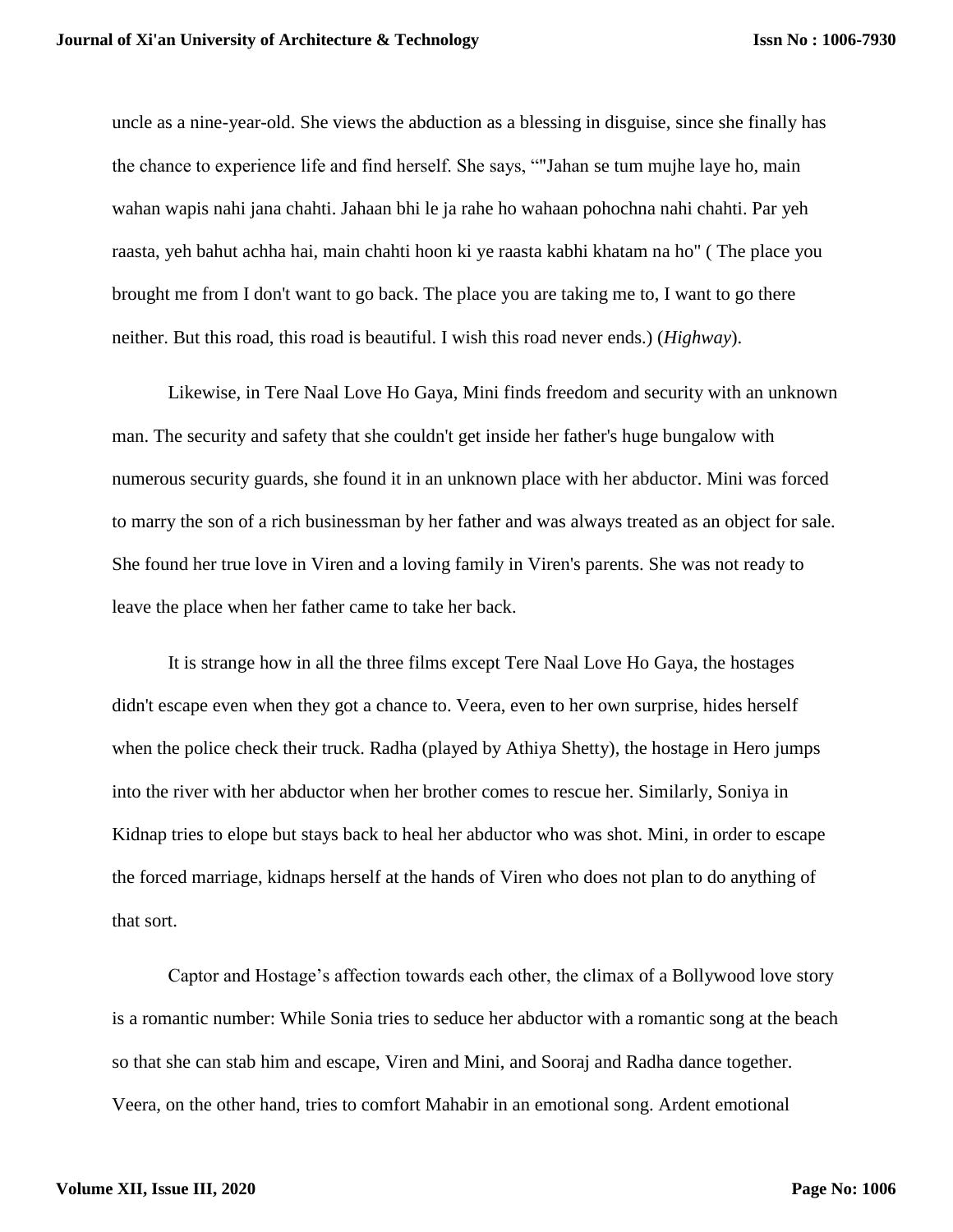attachment and involvement between people, especially that characterized by a high level of purity and devotion; love is found in these films. The happy and comforting times spent together against the backdrop of drama, conflict and heartbreak doesn't last long, and the two lovers go their separate ways. While Mahabir is shot to death and Sooraj is arrested by the cops, Viren separates himself from Mini to save her from his family of abductors. In Kidnap, we see both the protagonists being attracted to each other but the filmmaker does not focus on the blooming of love between the two. But he does romanticize it when the abductor comes to the girl's house to ask for forgiveness and says that he has started a new life leaving behind the past. We also see Sooraj who changes himself for Radha and starts a noble life.

Each of these films except Highway has an item song which is very typical of a Bollywood movie. There is a scene even in Highway where Alia Bhatt dances crazily in the middle of the highway when one of her abductors plays an English song.

A happy ending: A romantic film always has a happy ending. If the couple does not get together at the end, there has to be some kind of learning that encourages the person to live life better. While the couples of Hero and Tere Naal Love Ho Gaya end up getting married to each other, we see Kabir coming to Sonia as a completely new and changed person to ask for forgiveness. Although Mahabir dies, Veera evolves into a stronger woman who is now able to confront her uncle who molested her. Indian film critic, Anupama Chopra says that in Highway, Imtiaz Ali gives a portrait of two damaged souls who, through a journey across north India, help to heal each other.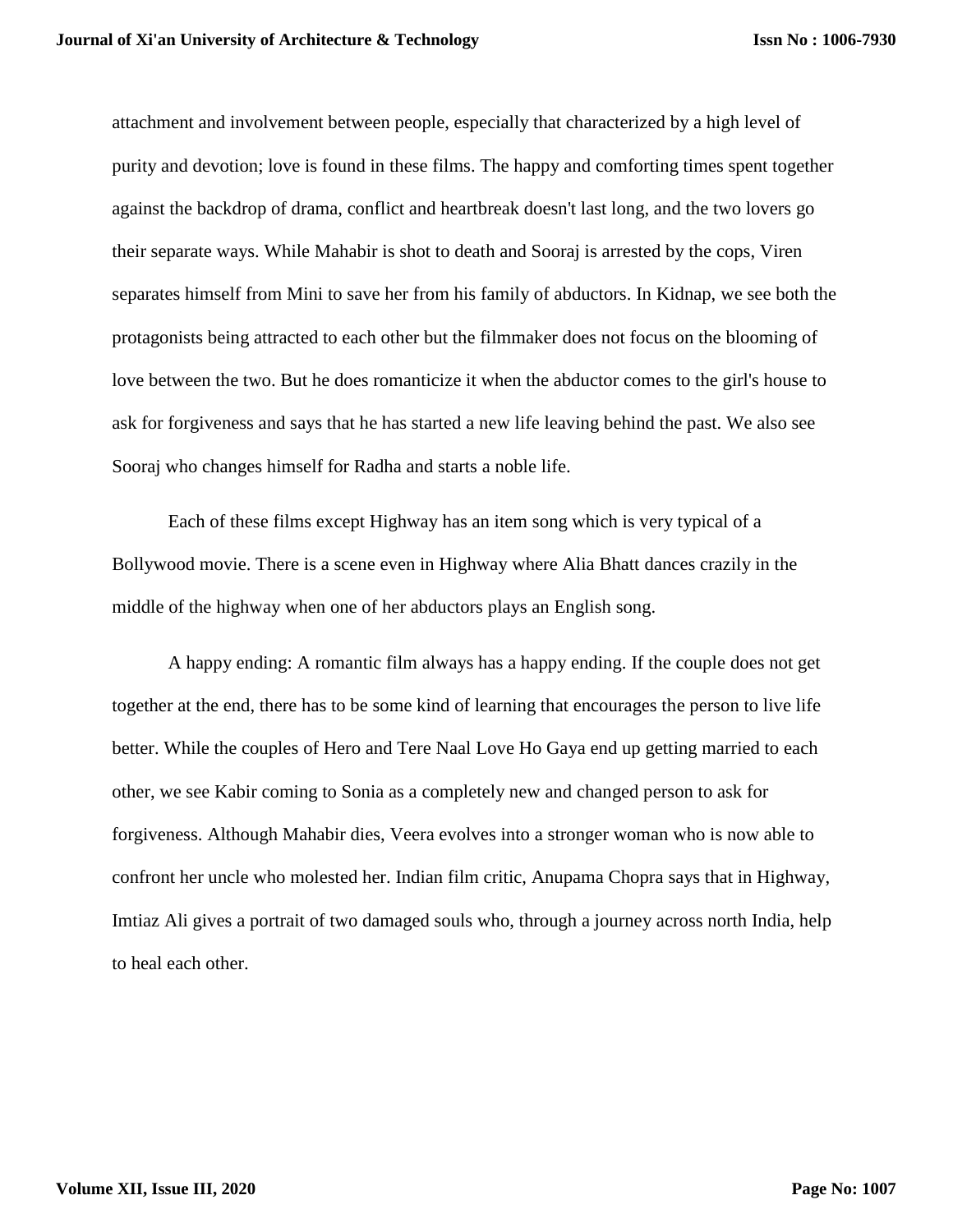## **Conclusion**

Stockholm Syndrome is an interesting interpersonal tie that the filmmakers make use of to justify often controversial choices made by certain characters to the audience. But the victims becoming relaxed in a very short period of time around their kidnappers, behaving like friends, chatting and laughing with them who threaten to kill them and their inexplicable stay even when given a chance to escape is both uncomfortable and unconvincing in these films. The filmmakers know the mind of the audience and there is always the notion of social stratification in the mind of the Indian audience. Hence, it becomes easier on the part of the filmmaker to suddenly drop the rickshaw driver into a family with riches as the character has already been shown to be morally strong, eventually carving an easier path for the lovers. The films seem so romanticized at times and drag themselves away from reality that we wish the characters had met under different circumstances.

## Works Cited

Angelov, Mickey. "How Do Movies Affect Society". *Our Movie Life*, 15 Jan. 2017. Web. 15 Feb. 2019.

Chopra, Anupama. "Movie review by Anupama Chopra: Highway leaves you deeply dissatisfied". *Hindustan Times*. [https://www.hindustantimes.com/movie-reviews/movie](https://www.hindustantimes.com/movie-reviews/movie-review-by-anupama-chopra-highway-leaves-you-deeply-dissatisfied/story-2OnoP5ZWYGJeDf2SPv53jO.html)[review-by-anupama-chopra-highway-leaves-you-deeply-dissatisfied/story-](https://www.hindustantimes.com/movie-reviews/movie-review-by-anupama-chopra-highway-leaves-you-deeply-dissatisfied/story-2OnoP5ZWYGJeDf2SPv53jO.html)[2OnoP5ZWYGJeDf2SPv53jO.html.](https://www.hindustantimes.com/movie-reviews/movie-review-by-anupama-chopra-highway-leaves-you-deeply-dissatisfied/story-2OnoP5ZWYGJeDf2SPv53jO.html) 25 Feb. 2014. Web. 11 Feb. 2019.

Harveston, Kate. "Abuse as old as time: Why do movies romanticize Stockholm Syndrome?". [https://www.feministcurrent.com/2017/05/30/abuse-old-time-movies](https://www.feministcurrent.com/2017/05/30/abuse-old-time-movies-romanticize-stockholm-syndrome/)[romanticize-stockholm-syndrome/.](https://www.feministcurrent.com/2017/05/30/abuse-old-time-movies-romanticize-stockholm-syndrome/) 30 May. 2017. Web. 14 Feb. 2019.